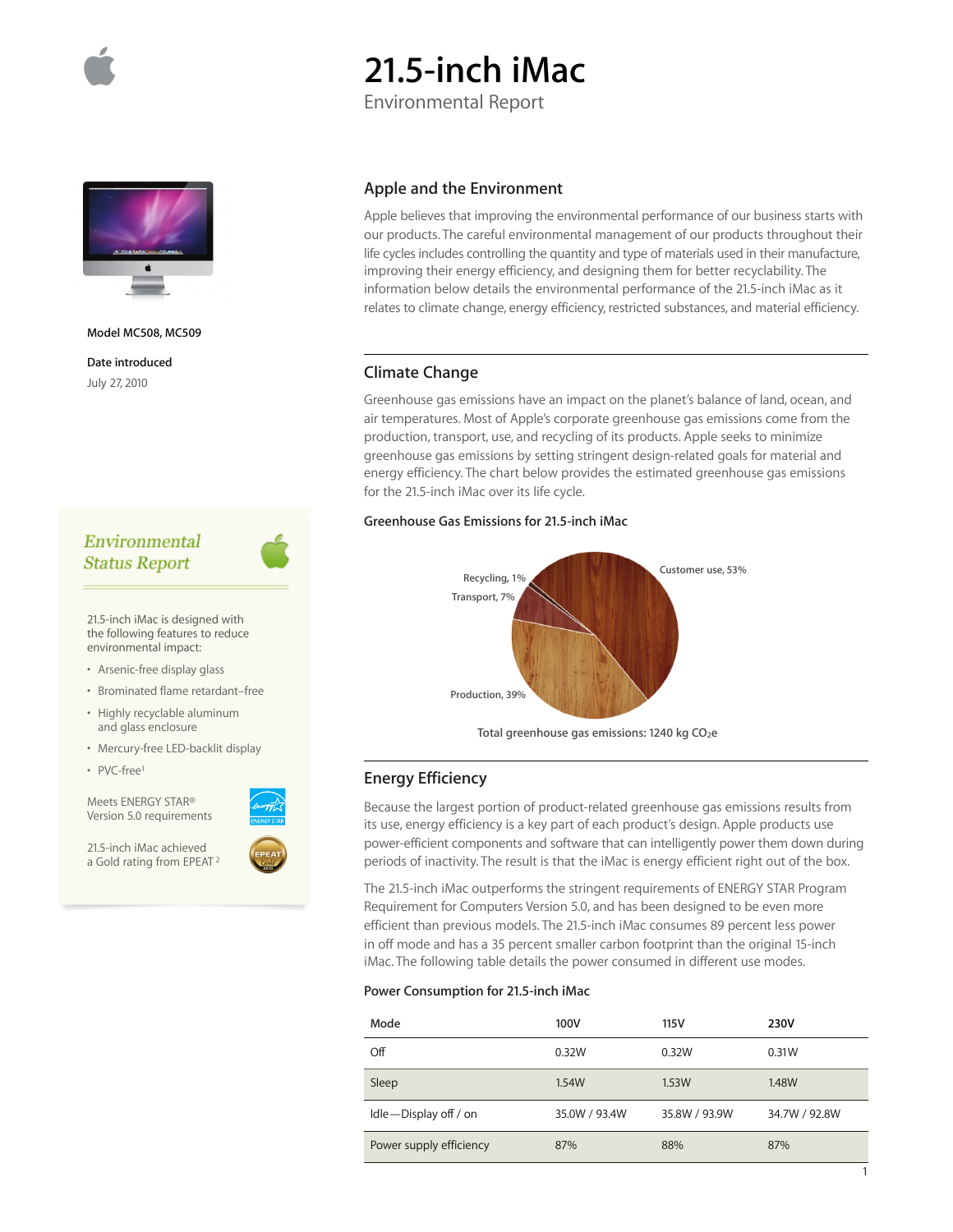#### **Continuous improvement of iMac design**



## **Material Efficiency**

Apple's ultracompact product and packaging designs lead the industry in material efficiency. Reducing the material footprint of a product helps maximize shipping efficiency. It also helps reduce energy consumed during production as well as material waste generated at the end of the product's life. The enclosure of the 21.5-inch iMac is made of highly recyclable aluminum and glass. The chart below details the materials used in this model.

#### **Material Use for 21.5-inch iMac**



## **Packaging**

The packaging for the 21.5-inch iMac is almost entirely recyclable and its retail box is made with a minimum of 25 percent post-consumer recycled content. In addition, its packaging is extremely material efficient, allowing more units to ship per pallet. The following table details the materials used in its packaging.

## **Packaging Breakdown for 21.5-inch iMac**

| Material                      | Retail box      | Retail and<br>shipping box |
|-------------------------------|-----------------|----------------------------|
| Paper (corrugate, paperboard) | 1550q           | 2850g                      |
| Expanded polystyrene          | 400q            | 400g                       |
| Polypropylene (film, fabric)  | 53q             | 53q                        |
| Other plastics                | 31 <sub>q</sub> | 31 g                       |

## **Restricted Substances**

Apple has long taken the lead in restricting harmful substances from its products and packaging. As part of this strategy, all Apple products comply with the strict European Directive on the Restriction of the Use of Certain Hazardous Substances in Electrical and Electronic Equipment, also known as the RoHS Directive. Examples of materials restricted by RoHS include lead, mercury, cadmium, hexavalent chromium, and the brominated flame retardants (BFRs) PBB and PBDE. The 21.5-inch iMac goes even further than the requirements of the RoHS Directive by incorporating the following more aggressive restrictions:

- Arsenic-free display glass
- BFR-free
- Internal cables free of polyvinyl chloride (PVC)
- Mercury-free LED-backlit display
- PVC-free AC power cord for the United States, Canada, Mexico, Colombia, El Salvador, Guatemala, Panama, Peru, Puerto Rico, U.S. Virgin Islands, and Venezuela